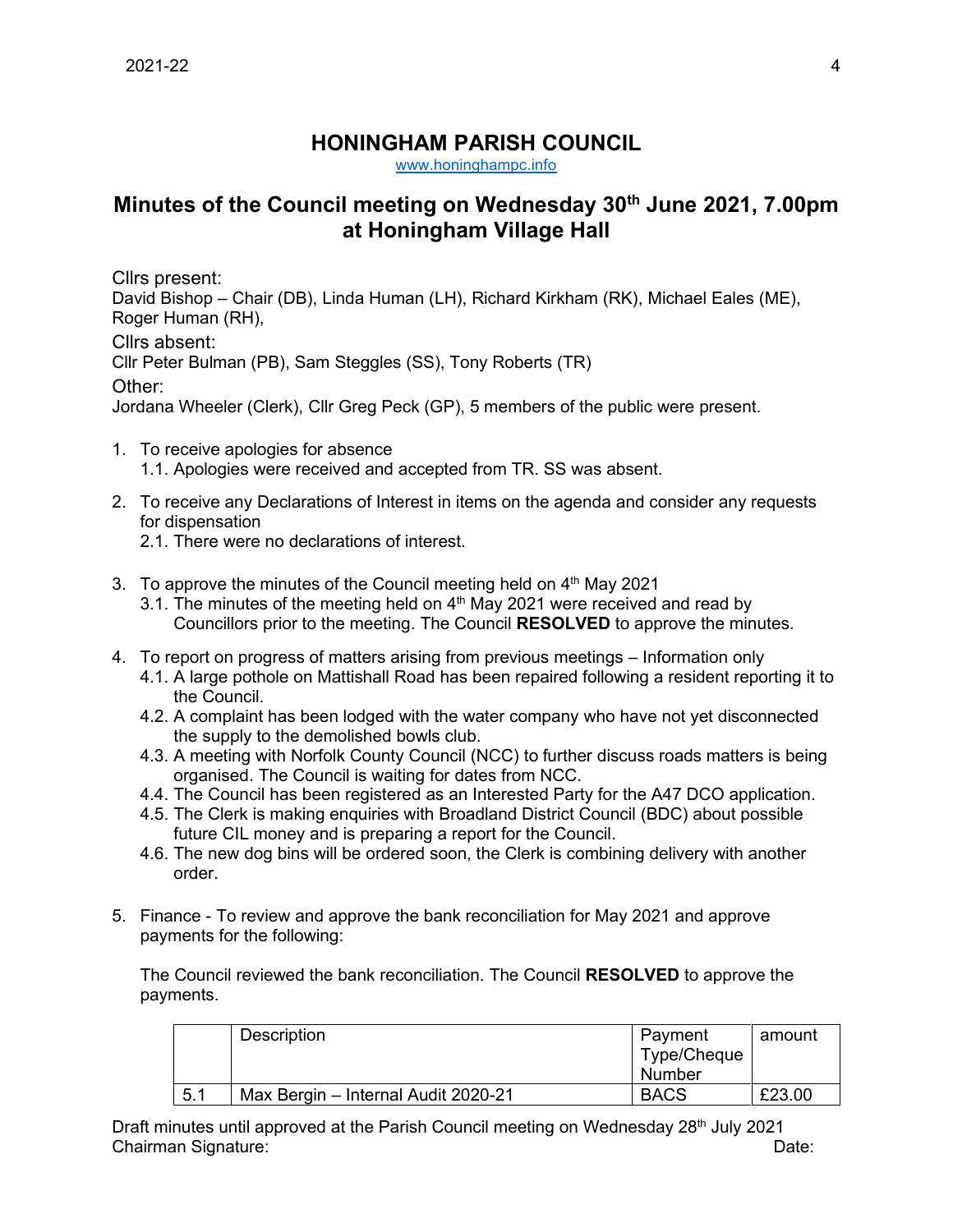- 6. To consider matters in relation to the annual audit for financial year ending 2020-21
	- 6.1. To consider the Internal Auditors report for the financial year ending 31 March 2021 and consider recommendations The Council considered the report, no questions were raised. The auditor had no
	- recommendations, noting the Council's documents were in very good order. 6.2. To agree the accounts for the financial year ending 31 March 2021 The Clerk summarised the accounts, comparing expenditure against budget. Overall, 78% of budget was spent. Savings were made on training, not issuing planned donations due to the pandemic and via the demolition of the Bowls Club. General reserves are now at approx. 12 months of precept. This will need to monitored in future years so that is doesn't grow to large. Extra funds can be allocated to named reserves, such as saving for new play equipment. A policy on Reserves is reviewed each autumn before the precept is set. There were no further questions.
	- 6.3. To consider whether to exempt the Council from an external audit and if so to authorise the Clerk and Chairman to sign the form The Clerk noted income for 2020-21 was £14071 and expenditure was £13312 meeting the requirements of exemption. LH enquired if the Council could have an external audit. The Clerk reported there was an additional £200 fee for this. The current audit arrangements are in place as it is deemed smaller organisations do not need a full external audit. RK enquired how long the Council has used the current internal auditor. The Clerk noted it was 4 years, 4-5 years is the recommended period before changing. RK suggested the Council consider using a new auditor next year as a fresh set of eyes. The Council **RESOLVED** to exempt the Council from external audit and authorized the Clerk and Chairman to sign the exemption form.
	- 6.4. To consider the assertions on, and complete, the Annual Governance Statement 2020- 21 and to authorise the Clerk and Chairman to sign The Council considered the assertions on the form. The Council **RESOLVED** to approve the Annual Governance Statement 2020-21 and authorised the Clerk and Chairman to sign.
	- 6.5. To consider and approve the Accounting Statements 2020-21 and to authorise the Chairman to sign The Council **RESOLVED** to approve the Accounting Statements 2020-21 and authorised the Chairman to sign the form.
- 7. To consider the annual play area inspection 2021
	- 7.1. The Clerk noted key points from the report were the gate needed replacing, the fence was rotten and other wooden items were showing signs of rot. The overall rating was up slightly from low/medium last year to medium.
	- 7.2. DB discussed further the items which were rotting including the climbing frame and swings. DB felt the problem is getting worse and the Council now needs to consider how to address this. DB has started to investigate the costs for replacing the items, e.g. a new climbing frame could be £7000 including installation and new flooring.
	- 7.3. A local play equipment provider has advised that the price of wooden play equipment has risen dramatically due to a shortage of timber.
	- 7.4. The Clerk recommended the Council consider whether to replace one item at a time as required or whether to replace all the equipment at the same time, saving money in the long run.

**ACTION** – DB to share details of replacement equipment.

Draft minutes until approved at the Parish Council meeting on Wednesday 28<sup>th</sup> July 2021 Chairman Signature: Date: Date: Date: Date: Date: Date: Date: Date: Date: Date: Date: Date: Date: Date: Date: Date: Date: Date: Date: Date: Date: Date: Date: Date: Date: Date: Date: Date: Date: Date: Date: Date: Date: Date